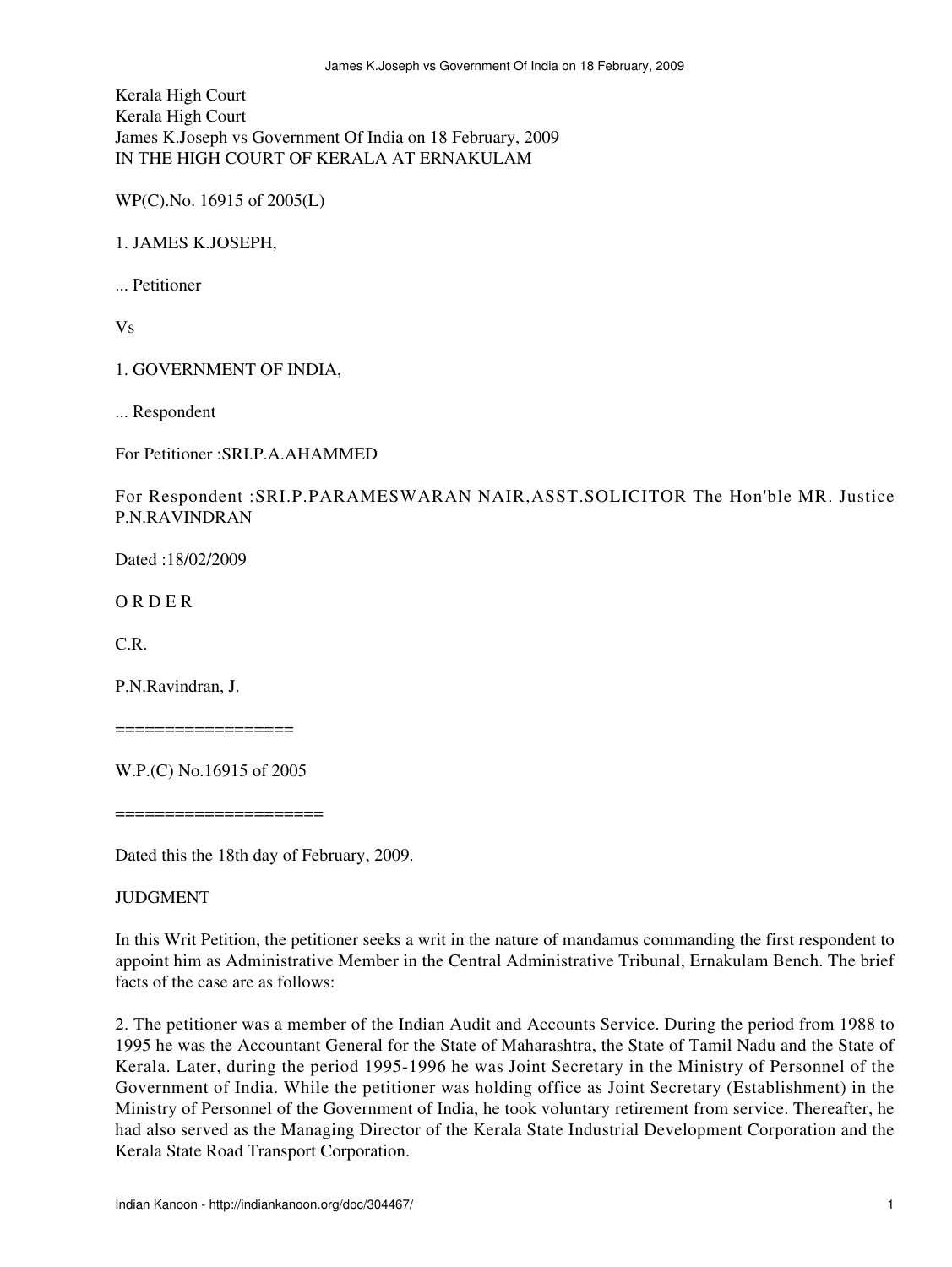3. Three vacancies of Administrative Member in the Central Administrative Tribunal (hereinafter referred to as the CAT for short) WP(C) 16915/05 -: 2 :-

arose during the period from 1.1.2004 to 30.6.2004. The Government of India notified the vacancies and invited applications from eligible candidates. The petitioner applied for appointment as Administrative Member in the CAT by submitting Ext.P1 application dated 23.8.2004 to the Joint Secretary (Administration), Ministry of Personnel, Government of India. The petitioner states that the post of Accountant General is a post equated to the post of Joint Secretary to Government of India and that only civil servants, who are consistent and outstanding in their performance are posted as Joint Secretary to Government of India. According to him, he had 8 years of experience in the category of Joint Secretary and was therefore eligible and qualified to be appointed as Administrative Member in the CAT.

4. The Selection Committee constituted by the Government of India in terms of Order No.A-1013/54/90-At dated 15.4.1991 and 23.4.1991 considered the applications received from various candidates and recommended the names of the petitioner and Sri.N.Ramakrishnan, IAS for appointment as Administrative Members in the CAT. Sri.N.Ramakrishnan, IAS was appointed as Administrative Member in the CAT, Ernakulam Bench. Since the petitioner was not appointed, he filed this Writ Petition on 6.6.2005, joining the Government of India represented by the Secretary, Ministry of Personnel as the sole respondent, contending that as the Selection Committee has recommended his name, the action of the Government of India in WP(C)  $16915/05 - 3$ :

denying appointment to him is arbitrary and discriminatory and violative of the fundamental rights guaranteed to him under Articles 14 and 16 of the Constitution of India. He has further contended that two vacancies of Administrative Members existed in the CAT, Ernakulam Bench, that Sri.N.Ramakrishnan IAS, one among the two persons recommended by the Selection Committee for appointment against the said vacancies was appointed and that as per the norms, the Government of India is bound to appoint him as Administrative Member in the CAT, Ernakulam Bench. The petitioner has in the Writ Petition placed reliance on the decision of the High Court of Himachal Pradesh in Kali Das Batish v. Union of India & others - 2005(1) SLR 412 and the decisions of the Apex Court in Maneka Gandhi v. Union of India - AIR 1978 S.C. 597, E.P. Royappa v. State of Tamil Nadu - 1974 (1) SLR 497 SC and Ramana Dayaram Shetty v. The International Airport Authority of India - AIR 1979 S.C. 1628 relied on by the High Court of Himachal Pradesh in support of his contentions. In the Writ Petition as filed, the petitioner had prayed for a writ in the nature of mandamus commanding the Government of India to appoint him as Administrative Member in the CAT, Ernakulam Bench. After the Writ Petition was filed, Smt.Sathi Nair, the additional second respondent in the Writ Petition was appointed as Vice Chairman of the CAT by Ext.R2(a) order dated 22.10.2003 and posted in the Chennai Bench. Later, by Ext.R2(b) order dated 3.6.2005, she was transferred to the Ernakulam Bench. The petitioner thereupon filed I.A.No.93 of 2006 WP(C) 16915/05 -: 4 :-

to implead her as the additional second respondent in the Writ Petition and I.A.No.2831 of 2006 to amend the Writ Petition by incorporating a prayer to quash the appointment of the additional second respondent as Administrative Member of the CAT, Ernakulam Bench. Both the applications have been allowed.

5. The first respondent has filed a counter affidavit denying and disputing petitioner's averment that the Selection Committee had recommended him along with Sri.N.Ramakrishnan, IAS for appointment as Administrative Member in the CAT, Ernakulam Bench. The first respondent has also raised a contention that the Writ Petition is based on surmises and conjectures and that the allegations in the Writ Petition are baseless and are not tenable. It is also stated that the Union of India has filed an appeal before the Apex Court, challenging the correctness of the decision of the High Court of Himachal Pradesh in Kali Das Batish v. Union of India & others - 2005(1) SLR 412, that the judgment of the High Court of Himachal Pradesh has been stayed by the Apex Court and that a final verdict in the matter is awaited.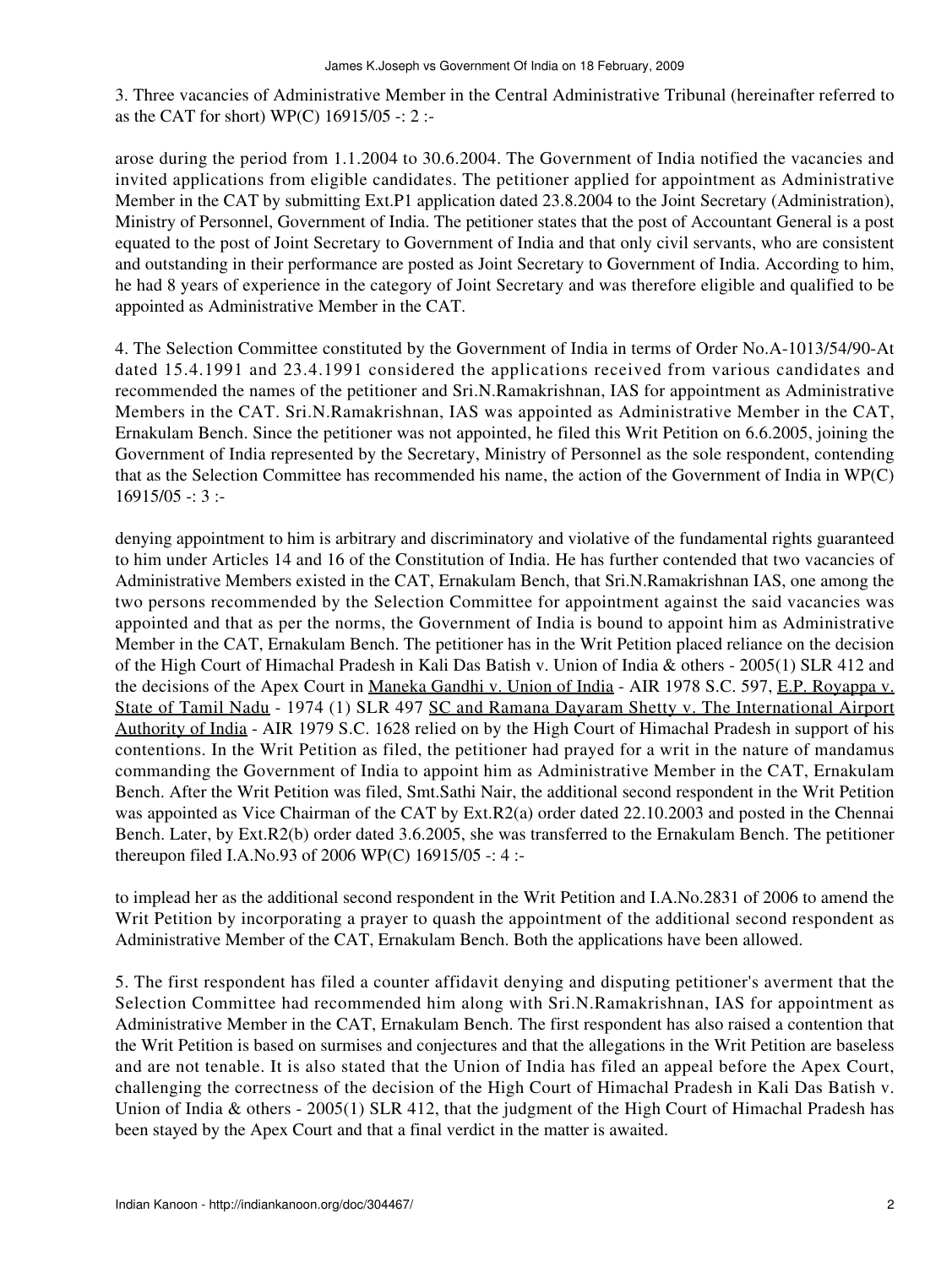6. The petitioner has filed a reply affidavit dated 3.7.2005 and an additional reply affidavit dated 16.7.2008. In the reply affidavit dated 3.7.2005, the petitioner has stated that he had applied to the Central Public Information Officer (Administrative Tribunal) to disclose the reason for which he was denied appointment, that in Ext.P4 letter dated 22.11.2005 the Central Public Information Officer (Administrative WP(C)  $16915/05 - 5$ :

Tribunal) informed him that the Selection Committee had not finally recommended him for appointment as Administrative Member in the CAT, that as the answer contained in Ext.P4 was vague, he had sent Ext.P5 letter dated 23.8.2006 to the Central Public Information Officer (Administrative Tribunal) requesting him to give the specific reason for denying him appointment, that in Ext.P6 reply dated 8.9.2006, the Central Public Information Officer (Administrative Tribunal) informed him that he was initially recommended by the Selection Committee for appointment as Administrative Member, that after receipt of the verification report on his character and antecedents, the matter was resubmitted for consideration by the Selection Committee and that as the report was adverse to him, the Selection Committee withdrew their earlier recommendation to appoint him and that the recommendation of the Selection Committee to withdraw their earlier recommendation to appoint him as Administrative Member was concurred with by the Honourable the Chief Justice of India and approved by the appointing authority. The petitioner has further stated in the reply affidavit dated 3.7.2005 that though he had submitted Ext.P7 appeal against Ext.P6, it was turned down by Ext.P8, that he thereupon submitted Ext.P9 appeal to the Central Information Commission and that till date, the appeal has not been disposed of or the information sought made available to him under the Right to Information Act, 2005.

7. In the additional reply affidavit dated 16.7.2008, the petitioner WP(C) 16915/05 -: 6 :-

has averred that though the report of the Intelligence Bureau was not furnished to him, it was furnished to Sri. Ram Kishore Prasad, an Advocate practising in the High Court of Jharkhand who was also denied appointment as Judicial Member of the CAT. A copy of the letter sent by the Central Public Information Officer (Administrative Tribunal) to Sri.Ram Kishore Prasad together with the relevant portions of the files is produced and marked as Ext.P10. In Ext.P10, it is stated that while the petitioner was the Accountant General of Kerala, he had to face an enquiry in connection with the recruitment of contingency staff from among the relatives of Class IV staff in the office of the Accountant General and that as the report of enquiry was not favourable to him, he proceeded on voluntary retirement. The petitioner submits that there is no truth in the allegations levelled against him in Ext.P10 and that the report submitted by the Intelligence Bureau was false. He relies on Ext.P13 letter dated 26.6.2008 sent by the Central Public Information Officer in the Office of the Comptroller & Auditor General of India to contend that no enquiry whatsoever was held in connection with the recruitment of contingency staff in the office of the Accountant General of Kerala and that the report submitted by the Intelligence Bureau was one engineered by Sri.K.J.Alphonse, IAS, with whom he was not on good terms. The petitioner also submits that as the Managing Trustee of Resurgent Educational and Charitable Trust he had sacked its Director Sri.K.J.Roy, brother of Sri.K.J.Alphonse, IAS for indulging in corrupt WP(C)  $16915/05 - 7$ :

practices and that it infuriated and prompted Sri.K.J.Alphonse to engineer the submission of a false report by the Intelligence Bureau.

8. I have heard Sri.S.Kalyanam, the learned Senior Advocate appearing for the petitioner, Sri.P.Parameswaran Nair, the learned Assistant Solicitor General of India appearing for the first respondent and Sri.S.Radhakrishnan Nair, the learned counsel appearing for the additional second respondent. The learned Senior Advocate appearing for the petitioner, relying on Ext.P13 letter submitted that the information which led to the petitioner's disqualification, is not correct and that the Intelligence Bureau had at the instigation of Sri.K.J.Alphonse, IAS, filed a false report as regards the petitioner's character and antecedents on extraneous considerations and without verifying the facts, solely with a view to deny him appointment as Administrative Member in the CAT. The learned Senior Advocate appearing for the petitioner contended that as it is now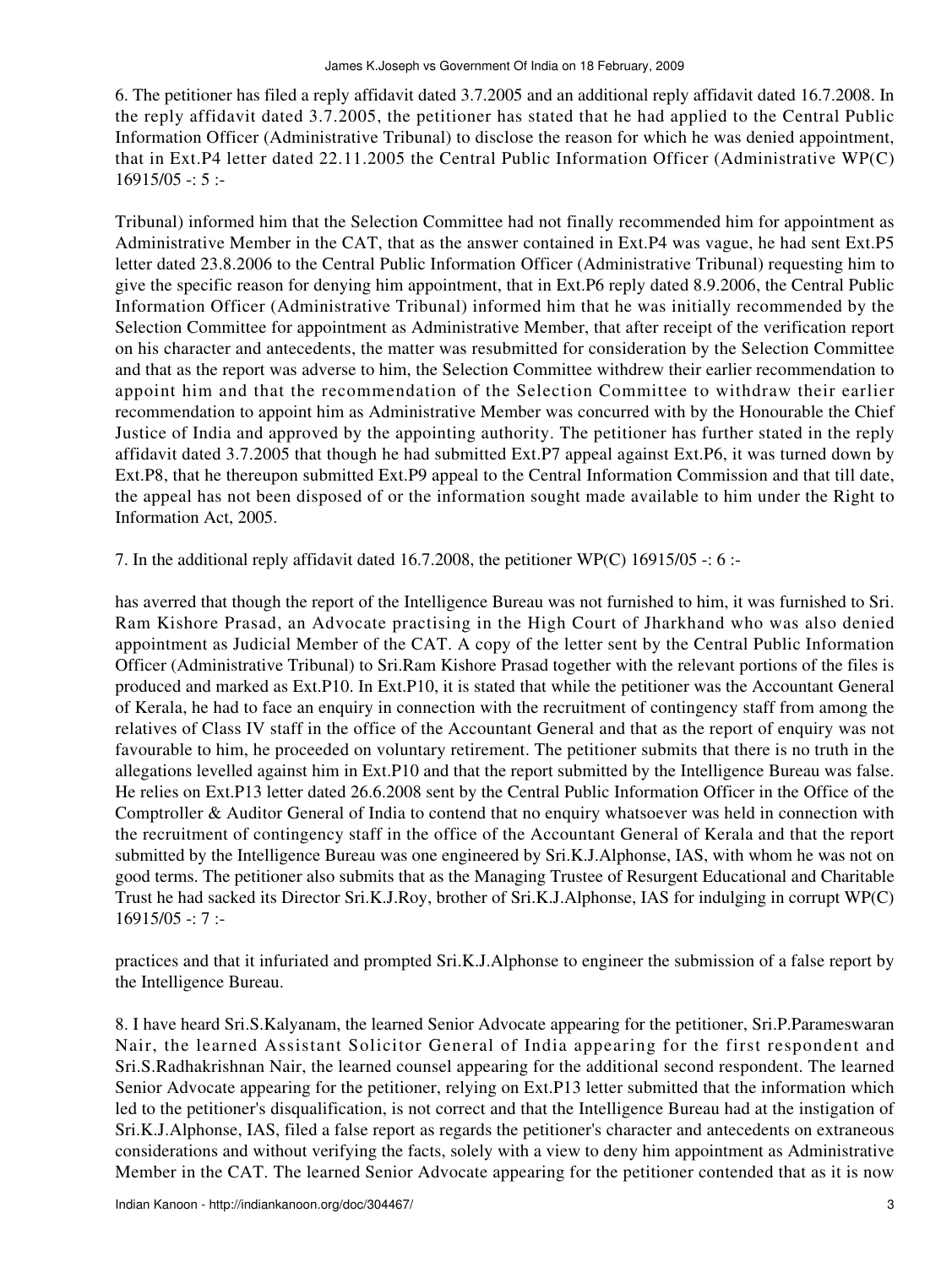evident that the note submitted by the Joint Secretary did not reflect the true state of affairs and as Ext.P13 proves that there was no enquiry against the petitioner as reported by the Intelligence Bureau, the Government of India is bound to reconsider its earlier decision and to appoint the petitioner as Administrative Member of the CAT. The learned Senior Advocate contended that it was at the intervention of Sri.K.J.Alphonse, IAS, who is named in Ext.P10 itself that a false report about the character and antecedents of the petitioner was submitted by the Intelligence WP(C)  $16915/05$  -: 8 :-

Bureau and that as no enquiry as reported by the Intelligence Bureau was ever held against the petitioner, the injustice meted out to the petitioner has to be remedied by this Court. He contended that as the decision taken by the first respondent not to appoint the petitioner was prompted by a mistaken belief as regards the existence of a non-existing fact or circumstance, the decision is unreasonable and that such a decision which is based on reasons of fact which did not exist has therefore to be held to be an abuse of power. The learned Senior Advocate appearing for the petitioner, relying on the decisions of the Apex Court in State of Madhya Pradesh and another v. Bhailal Bhai and others - A.I.R. 1964 S.C. 1006, S.R. Venkataraman v. Union of India and another - A.I.R. 1979 S.C. 49, R.S.Mittal v. Union of India - 1995 Supp (2) S.C.C. 230 and Dr.A.K. Doshi v. Union of India - (2001) 4 S.C.C. 43 contended that as the petitioner has demonstrated that the report submitted by the Intelligence Bureau was based on a non-existing fact, the decision taken by the first respondent not to appoint him, is liable to be set aside and the petitioner is entitled to be appointed.

9. Per contra, the learned Assistant Solicitor General appearing the first respondent contended that as the Selection Committee chaired by a Sitting Judge of the Honourable the Supreme Court of India had withdrawn their earlier recommendation to appoint the petitioner and as the Honourable the Chief Justice of India had concurred with the decision of the Selection Committee and the appointing authority had accepted it, WP(C)  $16915/05 -: 9:$ 

the petitioner cannot challenge his non-selection and seek a writ in the nature of mandamus commanding the Government of India to appoint him as Administrative Member in the CAT. He also relied on the decision of the Apex Court in Union of India & others v. Kali Das Batish and another - A.I.R. 2006 S.C. 789 to contend that the decision taken by the Selection Committee to withdraw their earlier recommendation and the decision taken by the appointing authority not to appoint the petitioner are not justiciable and that this Court cannot therefore exercise the power of judicial review and issue a writ in the nature of mandamus commanding the first respondent to appoint the petitioner as Administrative Member in the CAT. The learned counsel appearing for the additional second respondent submitted that the second respondent has ceased to hold office and that the relief prayed for against the second respondent has become infructuous by efflux of time.

10. I have considered the submissions made at the Bar by the learned counsel appearing on either side. Shorn off details, the petitioner's contention is that the Selection Committee which had initially recommended him for appointment as Administrative Member in the CAT withdrew their recommendation on the basis of a false report filed by the Intelligence Bureau which was furnished to them by the Joint Secretary (AT) along with Ext.P10 note and therefore the petitioner is entitled to be appointed as Administrative Member in the CAT. Since the controversy centres round the correctness of the statements in Ext.P10, the relevant WP(C)  $16915/05 - 10$ :

portions thereof are extracted below:

"Joint Secretary (AT)

In its meeting held on 11.10.04, the Selection

Committee for Vice-Chairman/Members of the Central Administrative Tribunal, recommended three persons for appointment as Administrative Member and three persons for appointment as Judicial Member. The Committee also recommended one candidate to be placed on the Waiting List for Administrative Member and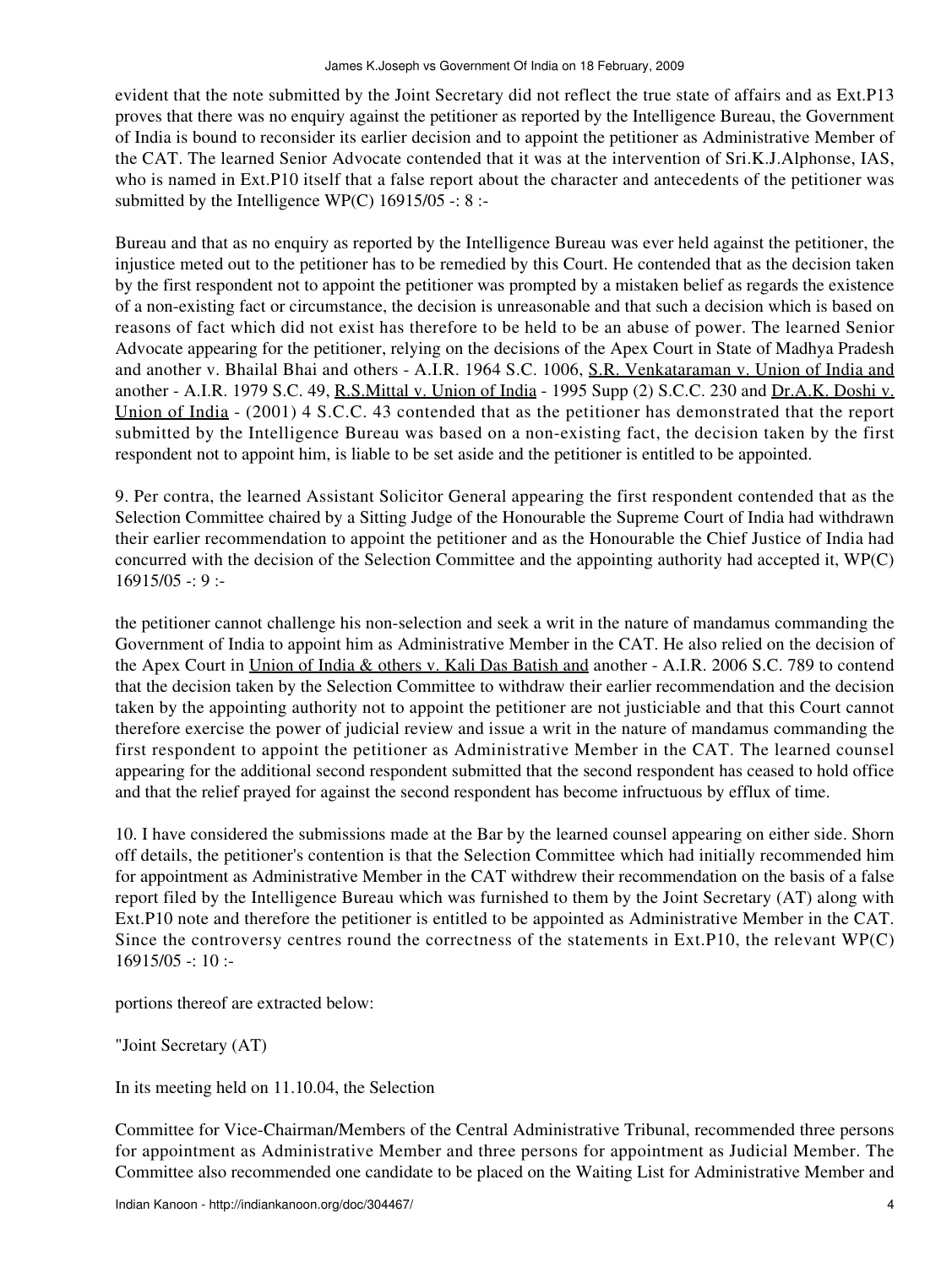one candidate to be placed on the Waiting List for Judicial Member.

2. After seeking approval of MOS (PP) and concurrence of the Chief Justice of India, proposals for the appointment of three Judicial Members and one Waiting List Judicial Member and for the appointment of two Administrative Members and one Waiting List Administrative Member have been forwarded to the ACC. One case of Administrative Member has been under process because a reference was made to the Intelligence Bureau.

3. The IB inquiry process is normally used only in the cases of Members of the Bar who are being considered for posting as Judicial Members. Such IB inquiry is not asked for in the cases of Administrative Members, or of officers of the Judicial Services being considered for Judicial Member because all such persons would have a service record, ACRs etc. The case of Shri James K.Joseph, IA & AS (Retd) was however referred to the IB because Shri. Joseph had taken voluntary retirement from service in May, 1996. WP(C) 16915/05 -: 11 :-

Given the long period that elapsed from his retirement and the absence of vigilance status, ACR dossier, etc. orders of MOS (PP) were obtained in 18.10.04 and the case referred to IB.

4. The IB's comments have been received in note of 17.12.04. The report makes mixed reading. There are references to Shri Joseph's association with the BJP, though having retired from Government service, Shri James K. Joseph is free to take part in political activities. There is also a reference to an ongoing feud between him and Shri.K.J.Alphonse, IAS, on a matter related to the Resurgent Kerala Educational and Charitable Trust, Trivandrum. It should be noted that we have independently received various documents from Shri K.J. Alphonse related to the same matter. It should also be noted that while the complaints against Shri.James K.Joseph are serious, Shri. K.J. Alphonse himself is highly controversial and no judgment can be passed in the matter without a better knowledge of the facts.

5. There is yet another issue mentioned in the IB report which is probably more serious. It is stated that during his posting as Accountant General, Kerala, Shri. Joseph had faced an inquiry in connection with recruitment of some contingency staff from amongst relatives of Class IV staff of the AG Office. The IB report clearly states that the inquiry report in the matter was unfavourable and that Shri.Joseph had consequently proceeded on voluntary retirement.

6. In my view, this is a fairly serious complaint. We do WP(C)  $16915/05$  -: 12 :-

not have details of inquiry report with us, but I do not also think it is worthwhile to make inquiries from the AG's office at this stage. Given the information revealed by the IB report, it seems fairly clear that Shri.James K. Joseph's general reputation is somewhat controversial. In the circumstances, it is recommended that we do not accept the recommendation of the Selection Committee. It should be made clear that the facts brought out by IB were not brought to the attention of the Selection Committee which had before it only a simple CV of Shri. James K. Joseph.

## 7. We may accordingly seek orders of MOS(PP) to

reject the recommendation of the Selection Committee. Since the proposal to appoint the two other Admn. Member and a Waiting List candidate is already in ACC, there should be no difficulty about filling the vacancy with the Waiting List candidate."

11. The pleadings and the materials on record disclose that the Selection Committee that met on 11.10.2004 had recommended the name of the petitioner for appointment as Administrative Member of the CAT, that as the petitioner had retired from service in May, 1996 his case was referred to the intelligence Bureau for verification of character and antecedents and that the Intelligence Bureau had in its note dated 17.12.2004 reported that while the petitioner was the Accountant General of Kerala, he had faced an enquiry in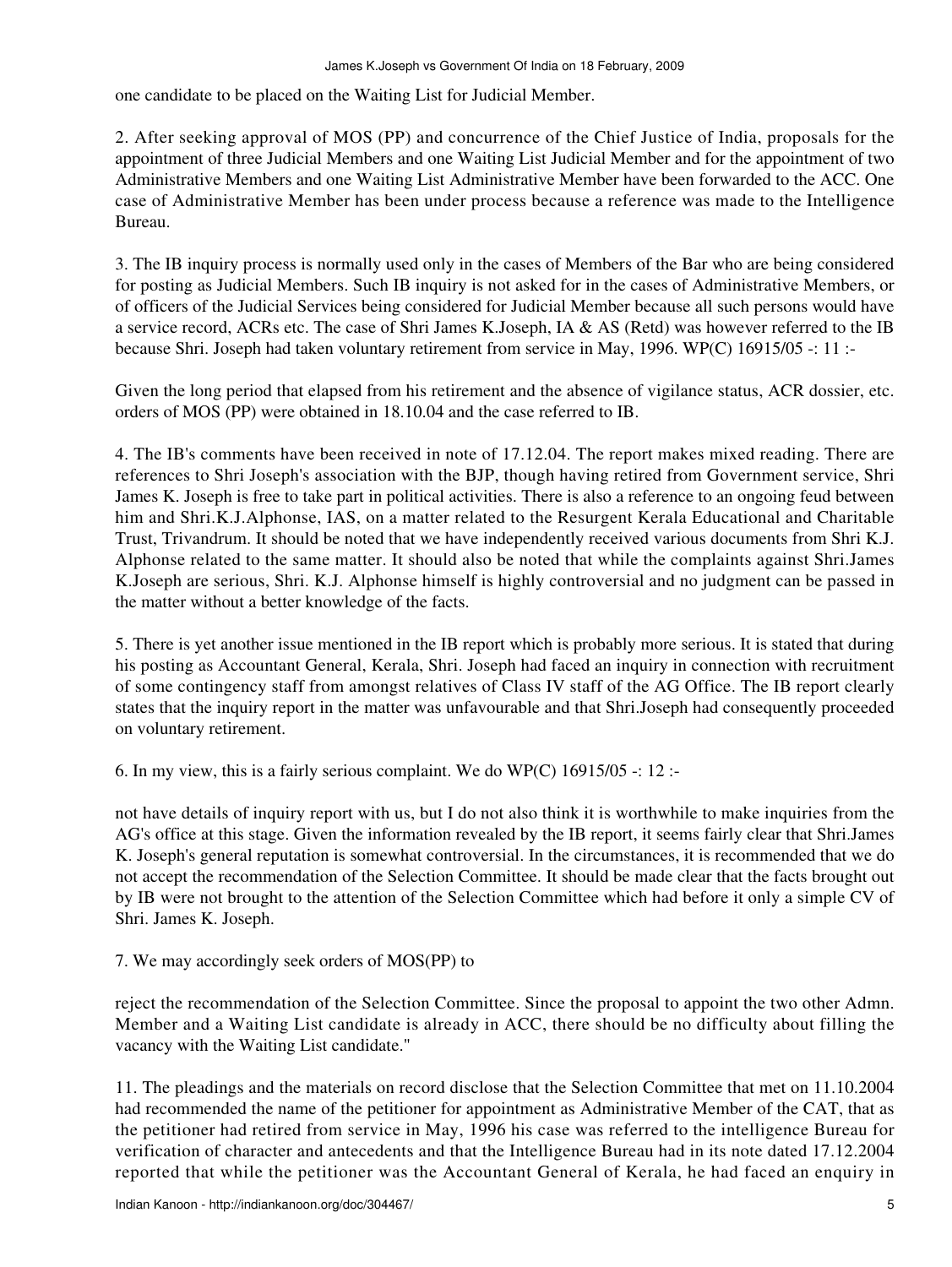connection with the recruitment of contingency staff from amongst the relatives of Class IV WP(C) 16915/05 -: 13 :-

staff of the Accountant General's office, that the report of enquiry was unfavourable to the petitioner and consequently he proceeded on voluntary retirement. After the report of the Intelligence Bureau was received, the Joint Secretary (AT) prepared the note evidenced by Ext.P10 which I have extracted above on 24.12.2004. Thereafter, as can be seen from Ext.P6, the file was placed before the Selection Committee as directed by the Honourable the Chief Justice of India and in view of the report submitted by the Intelligence Bureau, the Selection Committee withdrew their earlier recommendation to appoint the petitioner as Administrative Member of the CAT. Ext.P6 also discloses that the recommendation of the Selection Committee to withdraw their earlier recommendation to appoint the petitioner as Administrative Member in the CAT, was concurred with by the Honourable the Chief Justice of India and approved by the appointing authority. It is in this background that this Court has to consider whether the petitioner is entitled to seek a writ in the nature of mandamus commanding the first respondent to appoint him as Administrative Member in the CAT.

12. I shall now refer to the decisions of the Apex Court relied on by the learned Senior Advocate appearing for the petitioner. In State of Madhya Pradesh and another v. Bhailal Bhai and others (supra) a Constitution Bench of the Apex Court considered the question whether the High Court has power under Article 226 of the Constitution to order refund of tax which was illegally collected. It was held that if a right has WP(C)  $16915/05 - 14$ :

been infringed - whether fundamental right or statutory right - and the aggrieved party comes to the court for enforcement of the right, it will not be giving complete relief if the court merely declares the existence of such right or the fact that the existing right has been infringed. The Apex Court also held that where there has been only a threat to infringe the right, an order commanding the Government or other statutory authority not to take the action contemplated would be sufficient and that where the right has been actually invaded, the High Courts have the power to give consequential reliefs for the purpose of enforcement of fundamental rights and statutory rights. In S.R.Venkataraman v. Union of India and another (supra), the Apex Court was dealing with the case of a public servant ordered to be retired prematurely in public interest. Taking note of the admitted fact that there was nothing on record which would justify an order prematurely retiring the appellant from service, the Apex Court held that when a public body is prompted by a mistaken belief in the existence of a non-existing fact or circumstance, there would be an error of fact and that what is done under a mistaken belief, might almost be said to have been done in bad faith. It was held that an administrative order which is based on reasons of fact which do not exist must therefore be held to be infected with an abuse of power.

13. In R.S. Mittal v. Union of India (supra), the Apex Court while considering the question whether the Appointments Committee of the Cabinet was entitled to deviate from the recommendation made by the WP(C) 16915/05 -: 15 :-

Selection Board, held that though a person on the select panel has no vested right to be appointed to the post for which he has been selected, the appointing authority cannot ignore the select panel or act on its whims. It was held that when a person has been selected by the Selection Board and there is a vacancy which can be offered to him, keeping in view his merit position, then there is no justification to ignore him for appointment and that there has to be a justifiable reason to decline to appoint a person, who is on the select panel. On the facts of the case, the Apex Court held that no reason whatsoever, not to talk of a justifiable reason has been given as to why the appointments were not offered to the candidates recommended by the Selection Board and accordingly directed the recommendations of the Selection Board to be placed before the Appointments Committee of the Cabinet. In Dr.A.K.Doshi v. Union of India (supra), the Apex Court considered the question whether it was open to the Appointments Committee of the Cabinet to rely on materials which had not been placed before the Selection Committee to deny appointments to candidates recommended by the Selection Committee. The Apex Court held that after the Selection Committee which makes the selection recommends one or more names for appointment, the recommendation along with the materials considered by the Selection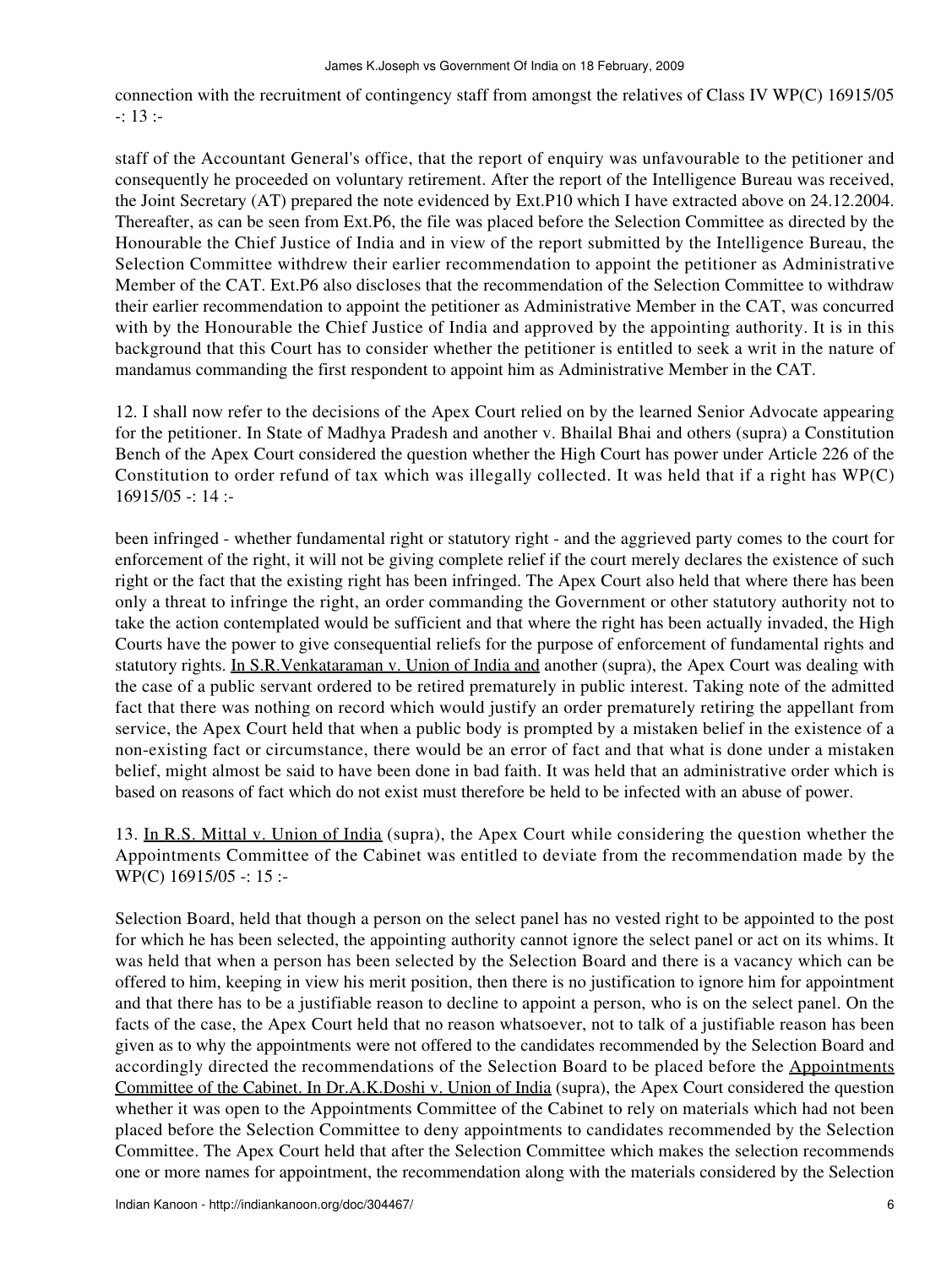Committee should be placed before the Appointments Committee without further addition or alteration and that if in an exceptional case the Appointments Committee feels that certain WP(C) 16915/05 -: 16 :-

material which was not available to be considered by the Selection Committee has come into existence in the meantime and the material is relevant for the purpose of appointment, then the matter should be placed before the Appointments Committee with the additional material for its consideration. The Apex Court held that the action of the Appointments Committee in not appointing candidates recommended by the Selection Committee and in appointing a person in the reserve panel, amounted to interference with the process of selection and that the Appointments Committee has attempted to set at naught the selection.

14. An issue similar to the one involved in the case on hand arose before the Apex Court in Union of India and others v. Kali Das Batish and another (supra), referred to and relied on by the learned Assistant Solicitor General appearing for the first respondent. The Government of India had invited applications to fill up 7 vacancies of Judicial Members and 3 vacancies of Administrative Members in the CAT for the period from 1.7.2001 to 31.12.2001. Sri.Kali Das Batish and Sri.Ram Kishore Prasad, two practicing Advocates applied for appointment as Judicial Members in the CAT. The Selection Committee chaired by a Sitting Judge of the Apex Court that met on 18.7.2001, considered the names of 121 persons for selection to the aforesaid vacancies and recommended the names of 7 persons including Sri.Kali Das Batish and Sri.Ram Kishore Prasad for appointment as Judicial Members of the CAT. In accordance WP(C) 16915/05 -: 17 :-

with the established procedure, their antecedents were got verified through the Intelligence Bureau. The report of the Intelligence Bureau was not favourable to Sri.Kali Das Batish and Sri.Ram Kishore Prasad and therefore the Government of India decided that it would not be desirable to appoint them as Judicial Members of the CAT. The Government also proposed to appoint two among the candidates in the waiting list in the place of Sri.Kali Das Batish and Sri.Ram Kishore Prasad. The concurrence of the Honourable the Chief Justice of India was thereupon sought. The Honourable the Chief Justice of India concurred with the proposal of the Government of India and therefore, Sri.Kali Das Batish and Sri.Ram Kishore Prasad were not appointed.

15. Sri.Ram Kishore Prasad thereupon filed a Writ Petition in the High Court of Jharkhand challenging the action of the Union of India in not appointing him as Judicial Member and also sought a direction to the Central Government to appoint him as he was included in the select list. The High Court of Jharkhand held that the mere inclusion of the name of a candidate in the select list does not confer on him a right to be appointed to the post and that in the matter of appointment to a Judicial post, the appointing authority had not only the right, but also a duty to verify the character and antecedents of the candidates on the basis of the report and inputs from the Intelligence Bureau and that it was open to the appointing authority not to appoint any person included in the list prepared by the Selection Committee. The High Court of WP(C) 16915/05 -:  $18: -$ 

Jharkhand also held that exclusion of the name of Sri.Ram Kishore Prasad on the basis of the report of the Intelligence Bureau, which was made available to the Honourable the Chief Justice of India and whose concurrence to the proposal was obtained by the Government of India after apprising the Honourable the Chief Justice of India of all the relevant facts, left no scope for judicial review. The Writ Petition was accordingly dismissed. Though Sri.Ram Kishore Prasad attempted to seek a review of the judgment, the review petition was also dismissed. He thereupon moved the Apex Court in appeal.

16. Sri.Kali Das Batish had also likewise filed a Writ Petition in the High Court of Himachal Pradesh. The High Court of Himachal Pradesh proceeded to examine the correctness of the report submitted by the Intelligence Bureau and held that the report submitted by the Intelligence Bureau as regards his performance as a Lawyer, was without substance. The High Court of Himachal Pradesh held that as the ground on which the petitioner was denied appointment has been proved to be non-est, he is entitled to have his case considered afresh without reference to the report submitted by the Intelligence Bureau. The Writ Petition was accordingly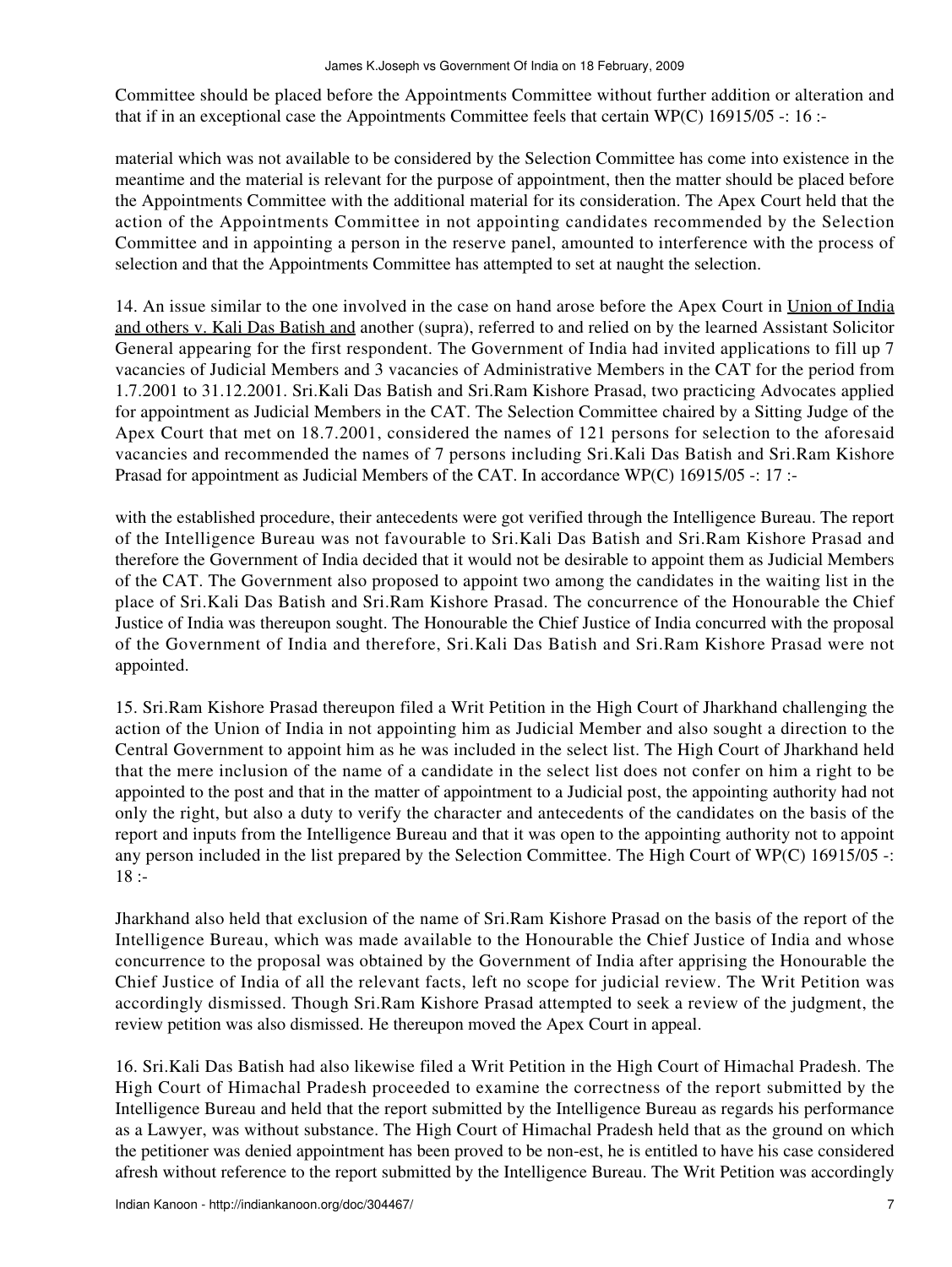allowed and the Government of India was directed to consider his case afresh and to appoint him against vacancies if any available or against the next arising vacancy [vide Kali Das Batish v. Union of India and others - 2005(1) SLR 412.] The Union of India challenged the judgment of the High Court of Himachal Pradesh in the WP(C) 16915/05 -: 19 :-

Apex Court joining Sri.Kali Das Batish and Sri.Ram Kishore Prasad as respondents in the appeal. The appeals filed by Sri.Ram Kishore Prasad and Union of India were heard together by the Apex Court. It was argued on behalf of Union of India before the Apex Court that the High Court of Himachal Pradesh exceeded its power of judicial review and erred in interfering with the decision of the Union of India and the appointing authority not to appoint Sri.Kali Das Batish as Judicial Member of the CAT. It was argued that the High Court of Himachal Pradesh failed to bear in mind the fact that the proposal to appoint the candidates along with all the relevant papers including the report of the Intelligence Bureau had been forwarded to the Honourable the Chief Justice of India for his concurrence and that the Honourable the Chief Justice of India had after consideration of all the materials concurred with the proposal of the Government of India to appoint candidates other than Sri.Kali Das Batish and Sri.Ram Kishore Prasad as indicated in the proposal submitted by the Government of India. Accepting the contentions of the Union of India, the Apex Court in Union of India and others v. Kali Das Batish and another (supra) held as follows:

"10. The Union of India has challenged the judgment of the High Court of Himachal Pradesh in CWP No.812/2003 by its Civil Appeal No.6663/2004 in which K.D. Batish and Ram Kishore Prasad are the First and Second Respondents, respectively. Ram Kishore Prasad was a Respondent in the writ petition before the Himachal Pradesh High Court and, WP(C) 16915/05 -: 20 :-

therefore, appears to have been made a Respondent in this case also.

11. The learned Solicitor General made a frontal attack on the judgment of the High Court of Himachal Pradesh contending that the High Court has far exceeded its powers of judicial review and grievously erred in interfering with the decision of the Union of India and the appointing authority not to appoint the First and Seconds Respondents to the posts of Judicial Members of the CAT, after obtaining the concurrence of the Chief Justice of India. He also contends that the High Court erred in adopting the extraordinary procedure of calling for an affidavit of the Registrar General to be filed on the basis of instructions obtained from Justice Khurana of the same High Court to be used as substantive evidence in the decision of the said writ petition, though the High Court itself was aware that it was an "unusual procedure."

12. The learned Solicitor General further contends that the High Court singularly failed to keep in mind the scope of Sections 6 and 7 of the Act, that along with the proposal for appointment of the candidates all the relevant papers, including the IB report, had been forwarded to the Chief Justice of India for his concurrence, and that, after consideration of all the material, the Chief Justice of India had concurred with the proposal of the Government of India for the appointment of the candidates as indicated in the proposal.

13. There is merit in the submissions of the Ld.

Solicitor General. It appears that the High Court has acted in the matter as if dealing with an appointment made by an executive officer. It must be remembered that, the CAT is a WP(C) 16915/05 -: 21 :-

Tribunal constituted under Article 323-A of the Constitution and is expected to have the same jurisdiction as that of a High Court. Consequently, Parliament has taken great care to enact, vide Sections 6 and 7 of the Act, that no appointment of a person possessing the qualifications prescribed in the Act as a Member shall be made, except after consultation with the Chief Justice of India. The consultation with the Chief Justice of India is neither a routine matter, nor an idle formality. It must be remembered that, a member of an Administrative Tribunal like the CAT exercises vast judicial powers, and such member must be ensured absolute judicial independence, free from influences of any kind likely to interfere with independent judicial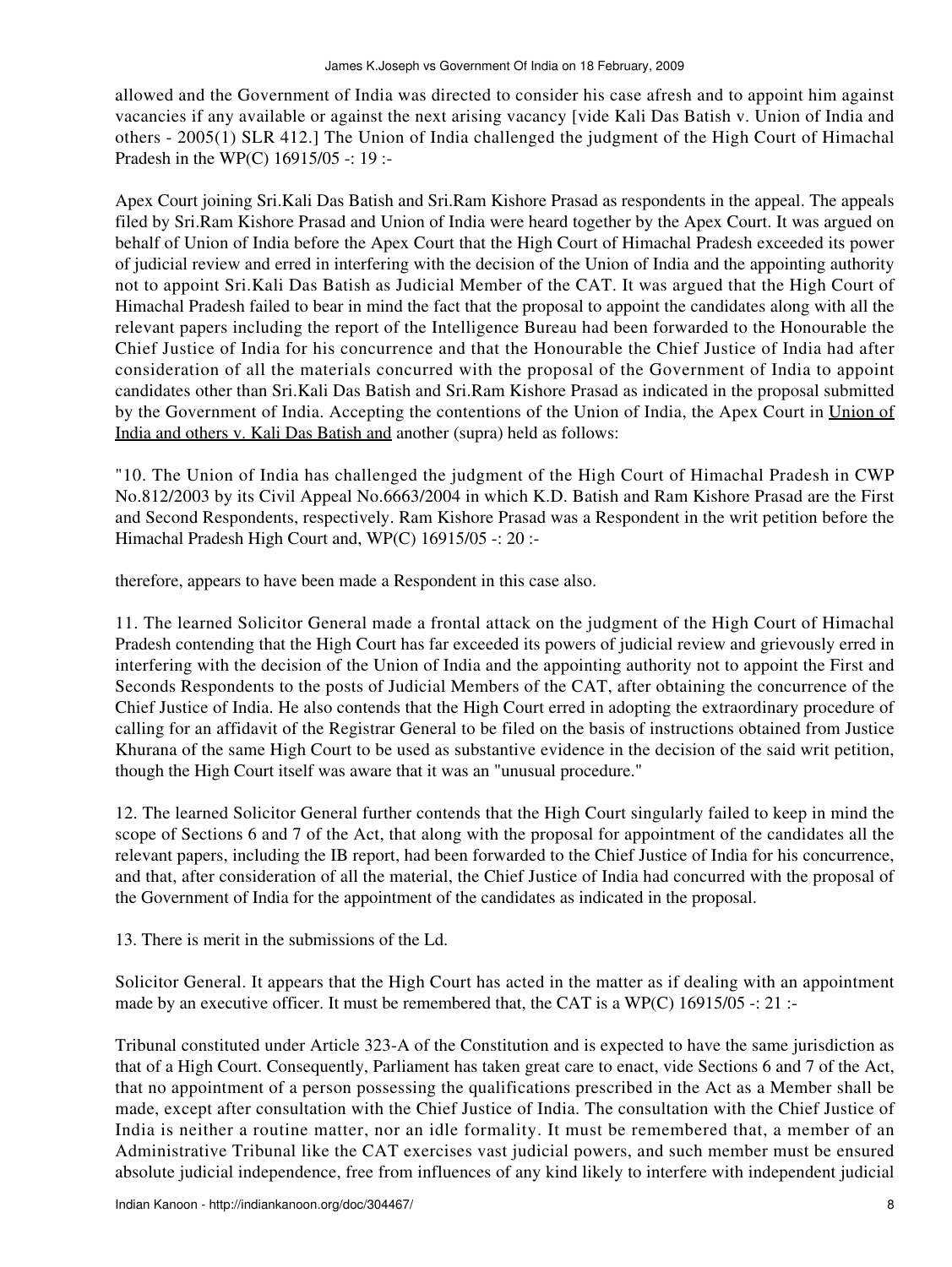functioning or militate thereagainst. It is for this reason, that a policy decision had been taken by the Government of India that while considering Members of the Bar for appointment to such a post, their antecedents have to be verified by the IB. The antecedents would include various facts, like association with anti-social elements, unlawful organizations, political affiliations, integrity of conduct and moral uprightness. All these factors have necessarily to be verified before a decision is taken by the appointing authority to appoint a candidate to a sensitive post like Member of the CAT. In Delhi Administration v. Sushil Kumar this Court emphasized that even for the appointment of a Constable in Police Services, verification of character and antecedents is one of the important criteria to test whether the selected candidate is suitable to a post under the State. Even if such candidate was found physically fit, had passed the written test and interview and was provisionally selected, if on WP(C) 16915/05 -: 22 :-

account of his antecedent record, the appointing authority found it not desirable to appoint a person of such record as a Constable, the view taken by the appointing authority could not be said to be unwarranted, nor could it be interdicted in judicial review. These are observations made in the case of a Constable, they would apply with greater vigour in the case of appointment of a Judicial Member of the CAT. It is for this precise reason, that sub-section (7) to Section 6 of the Act requires that, the appointment of a Member of the CAT cannot be made "except after

consultation with the Chief Justice of India". This consultation should, of course, be an effective consultation after all necessary papers are laid before the Chief Justice of India, and is the virtual guarantee for appointment of absolutely suitable candidates to the post.

## 14. Unfortunately, the High Court seems to have

proceeded on the footing that the appointment was being made on its own by the Central Government and that there was an irregular procedure followed by the Secretary by giving undue importance to the IB report. It was most irregular on the part of the High Court to have sat in appeal over the issues raised in the IB report and attempted to disprove it by taking affidavits and the oral statement of the Advocate General at the Bar. We strongly disapprove of such action on the part of the High Court, particularly when it was pointed out to the High Court that, along with the proposals made by the Government, the Minister of State had

specifically directed for submission of the IB report to the Chief Justice of India for seeking his concurrence, and that this was done. We note with regret that the High Court virtually sat in appeal, not only over the decision taken by the WP(C)  $16915/05$  -: 23 :-

Government of India, but also over the decision taken by the Chief Justice of India, which it discarded by a side wind. In our view, the High Court seriously erred in doing so. Even assuming that the Secretary of the concerned department of the Government of India had not apprised himself of all necessary facts, one cannot assume or impute to a high constitutional authority, like the Chief Justice of India, such procedural or substantive error. The argument made at the Bar that the Chief Justice of India might not have been supplied with the necessary inputs has no merit. If Parliament has reposed faith in the Chief Justice of India as the paterfamilias of the judicial hierarchy in this Country, it is not open for anyone to contend that the Chief Justice of India might have given his concurrence without application of mind or without calling for the necessary inputs. The argument, to say the least, deserves summary dismissal."

17. In Union of India and others v. Kali Das Batish and another (supra) the Apex Court held that it is not open to the High Court to sit in appeal not only over the decision of the Government of India, but also the decision taken by the Honourable the Chief Justice of India by attempting to disprove the issues raised by the Intelligence Bureau. The Apex Court approved the reasoning of the High Court of Jharkhand that when the decision to appoint or not to appoint a candidate as Judicial Member of the CAT has been made with the concurrence of the Honourable the Chief Justice of India, there is no scope for judicial review. The Apex Court also cautioned that the courts exercising the WP(C) 16915/05 -: 24 :-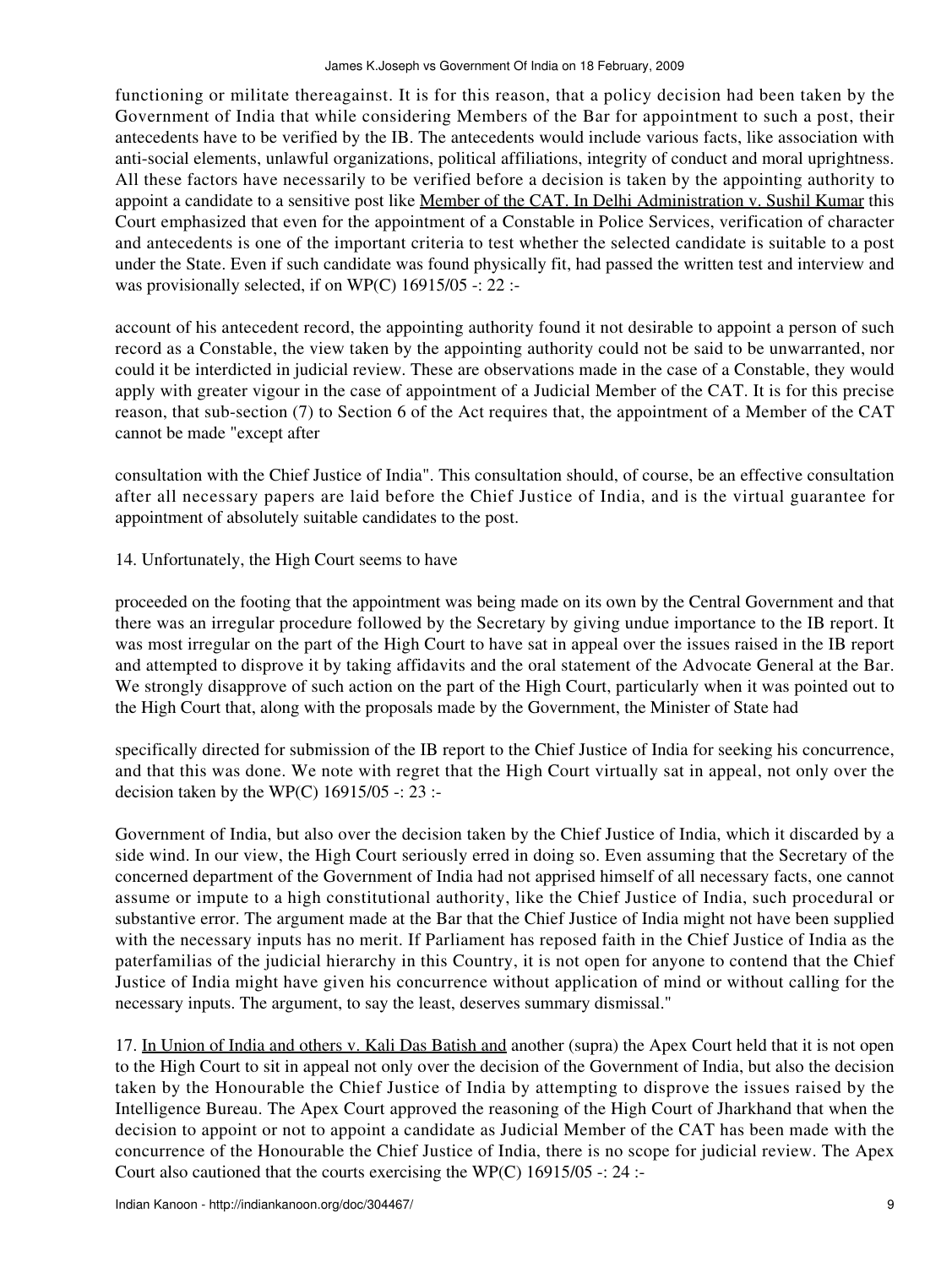power of judicial review shall keep in mind the recognised limit, albeit self-recognised, to the exercise of such power, which was highlighted by the Apex Court in K.Ashok Reddy v. The Government of India and others - (1994) 2 SCC 303. In K.Ashok Reddy v. The Government of India and others (supra) the Apex Court accepted the principle that reviewability of discretionary power would depend on the subject matter and held that the transfer of a Judge of the High Court based on the recommendation of the Chief Justice of India would be immune from judicial review as there is "an inbuilt check against arbitrariness and bias indicating absence of need for judicial review on those grounds." The Apex Court in Union of India and others v. Kali Das Batish and another (supra) also held that the mere inclusion of the name of a candidate in the select list gives him no right to be appointed and that if there was no right, there could be no occasion to maintain a writ petition for the enforcement of a non-existing right.

18. The issue raised in the case on hand is in my opinion, covered against the petitioner by the decision of the Apex Court in Union of India and others v. Kali Das Batish and another (supra). The pleadings and the materials in the case on hand disclose that though the Selection Committee had initially recommended the name of the petitioner for appointment as Administrative Member of the CAT, after the report from the Intelligence Bureau which contained adverse remarks about him was received, the matter was placed before the Honourable the Chief Justice WP(C) 16915/05 -: 25 :-

of India, who in turn, placed the matter before the Selection Committee. The Selection Committee considered the matter and decided to withdraw their earlier recommendation. The Honourable the Chief Justice of India concurred with the decision of the Selection Committee to withdraw their earlier recommendation and the appointing authority also concurred with it. The petitioner was therefore not appointed though Sri.N. Ramakrishnan, IAS whose name was also recommended by the Selection Committee was appointed as Administrative Member in the CAT, Ernakulam Bench. The attempt made by the petitioner in this Writ Petition is to demonstrate that the report submitted by the Intelligence Bureau was not factually correct and that it was engineered by Sri.K.J.Alphonse with whom he was not on good terms. The petitioner relies on Ext.P13 to contend that no enquiry was held against him as reported by the Intelligence Bureau while he was the Accountant General of Kerala. The Apex Court has in Union of India and others v. Kali Das Batish and another (supra) held that the High Court exercising the power of judicial review cannot sit in appeal over the report submitted by the Intelligence Bureau, attempt to disprove it and in that process sit in appeal over the decision taken by the Honourable the Chief Justice of India as regards the choice of candidates selected for appointment as Judicial Members of the CAT. Therefore, this Court cannot entertain the petitioner's plea and hold as requested by him that as the Selection Committee had withdrawn their earlier recommendation based on the WP(C) 16915/05 -: 26 :-

report submitted by the Intelligence Bureau, which the petitioner attempts to prove was false, the decision taken by the Government of India not to appoint him is arbitrary and is liable to be invalidated.

19. The Selection Committee headed by the Honourable Mr. Justice K.G.Balakrishnan, presently the Chief Justice of India, had after the report of the Intelligence Bureau on the petitioner's character and antecedents was placed before them along with the relevant files, reconsidered the matter and decided to withdraw their earlier recommendation to appoint him as Administrative Member of the CAT. The Honourable the Chief Justice of India concurred with the decision of the Selection Committee and this was accepted by the appointing authority also. As held by the Apex Court in Union of India and others v. Kali Das Batish and another (supra) the consultation with the Honourable the Chief Justice of India mandated in Sections 6 and 7 of the Administrative Tribunals Act, 1985 is not an empty formality, but one intended to ensure that only suitable candidates are selected for appointment as Members of the CAT. As held by the Apex Court in K. Ashok Reddy v. Government of India and others (supra) the consultation with the Honourable the Chief Justice of India is "an inbuilt check against arbitrariness and bias," indicating the absence of need for judicial review on those grounds. Further, the Apex Court has in National Institute of Mental Health and Neuro Sciences v. Dr. K.Kalyana Raman - A.I.R. 1992 S.C. 1806 held that the function of a WP(C) 16915/05 -: 27 :-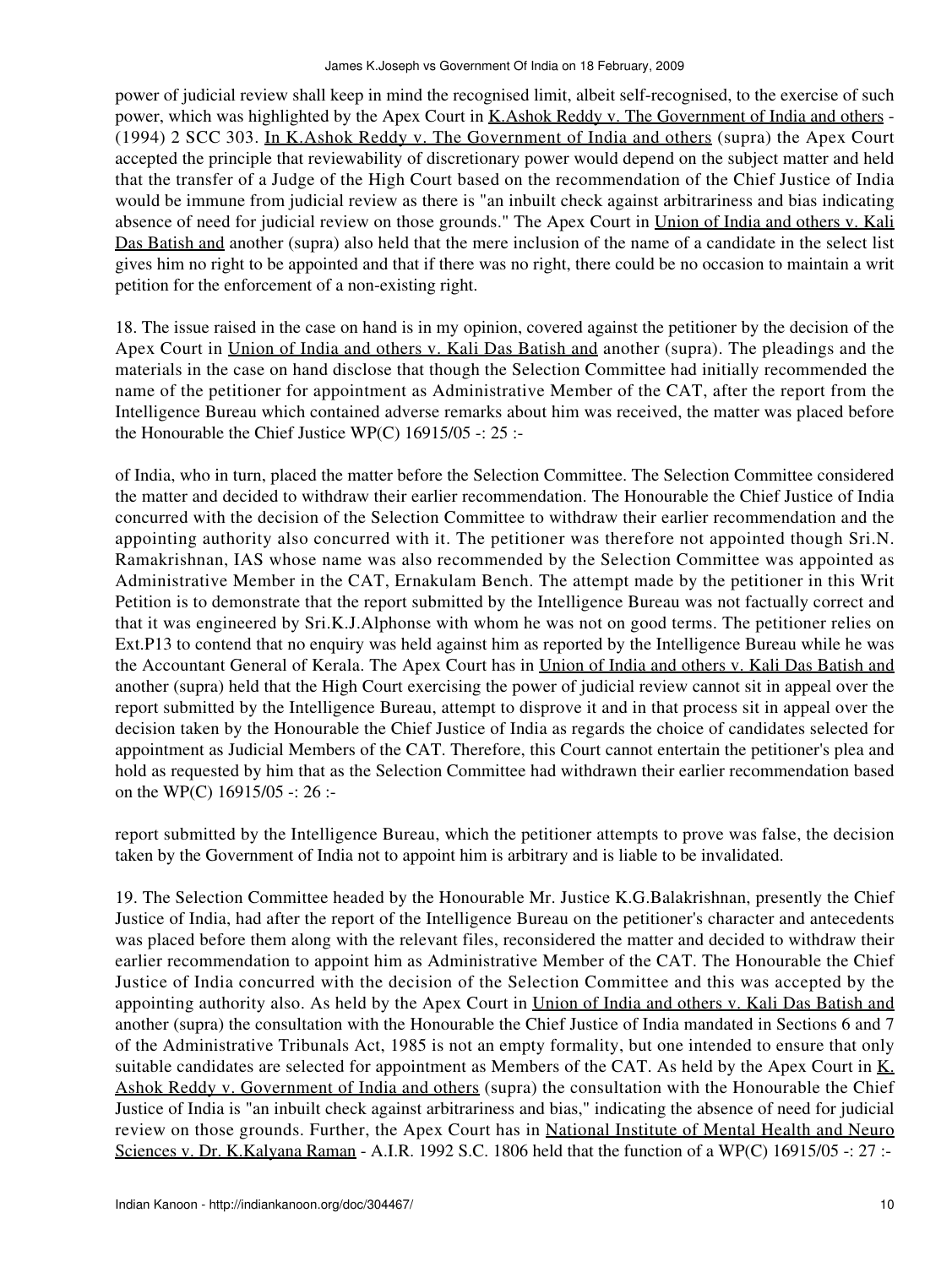Selection Committee is neither judicial nor adjudicatory, but purely administrative and that they are not required to record reasons for the selection or non selection of a candidate in the absence of any rule or regulation requiring them to do so. No provision requiring the Selection Committee to record reasons for not selecting candidates seeking appointment as Members of the CAT was brought to my notice. Therefore, the Selection Committee was not bound to record reasons for not selecting the petitioner, though they had before the report of the Intelligence Bureau was received, recommended his name for appointment as Administrative Member. This Court exercising the power of judicial review cannot therefore, as held by the Apex Court, sit in appeal over the decision of the Selection Committee or of the Honourable the Chief Justice of India who approved it, substitute its own decision and invalidate the decision of the Government of India. It is also now well settled by a series of decisions of the Apex Court including the decision in Union of India and others v. Kali Das Batish and another (supra) that the mere inclusion of a candidate in the select list does not confer on him a right to be appointed and that if there was no right, there could be no occasion to maintain a writ petition for the enforcement of a non-existing right. Therefore, the petitioner cannot, in my considered opinion, assail the decision taken by the Government of India not to appoint him as Administrative Member of the CAT. For the reasons stated above, I hold that the petitioner is not WP(C) 16915/05 -: 28 :-

entitled to the reliefs prayed for in this Writ Petition. The Writ Petition fails and is accordingly dismissed. No costs.

P.N.Ravindran,

Judge.

ess 15/2

WP(C) 16915/05 -: 29 :-

The Apex Court has in Union of India and others v. Kali Das Batish and another (supra) held that this Court exercising the power of judicial review cannot sit in appeal over the report submitted by the Intelligence Bureau, attempt to disprove it and proceed on the basis that the Honourable the Chief Justice of India or the Chairman and Members of the Selection Committee would not have applied their mind before taking the decision not to appoint the petitioner. Further, as held by the Apex Court in a series of decisions, the mere inclusion of a candidate in the select list does not confer on him a right to be appointed. As the selection of the petitioner was subject to verification of his character and antecedents and as the Selection Committee had on receipt of the report of the Intelligence Bureau and the notings in Ext.P10 file, decided to withdraw their earlier recommendation, the petitioner, who did not have a right to be appointed cannot in my opinion, question the decision taken by the competent authorities not to appoint him as Judicial Member of the CAT. The petitioner does not, in my opinion, have the right to seek a writ in the nature of mandamus commanding the first respondent to appoint him as Administrative Member of the CAT. Add see para 14

WP(C) 16915/05 -: 30 :-

Add para 17

Add page 25

WP(C) 16915/05 -: 31 :-

Add see before para 12

The learned Senior Advocate appearing for the petitioner contends that the Joint Secretary had made the notings in the file referred to above to the effect that the complaint that the petitioner had faced with an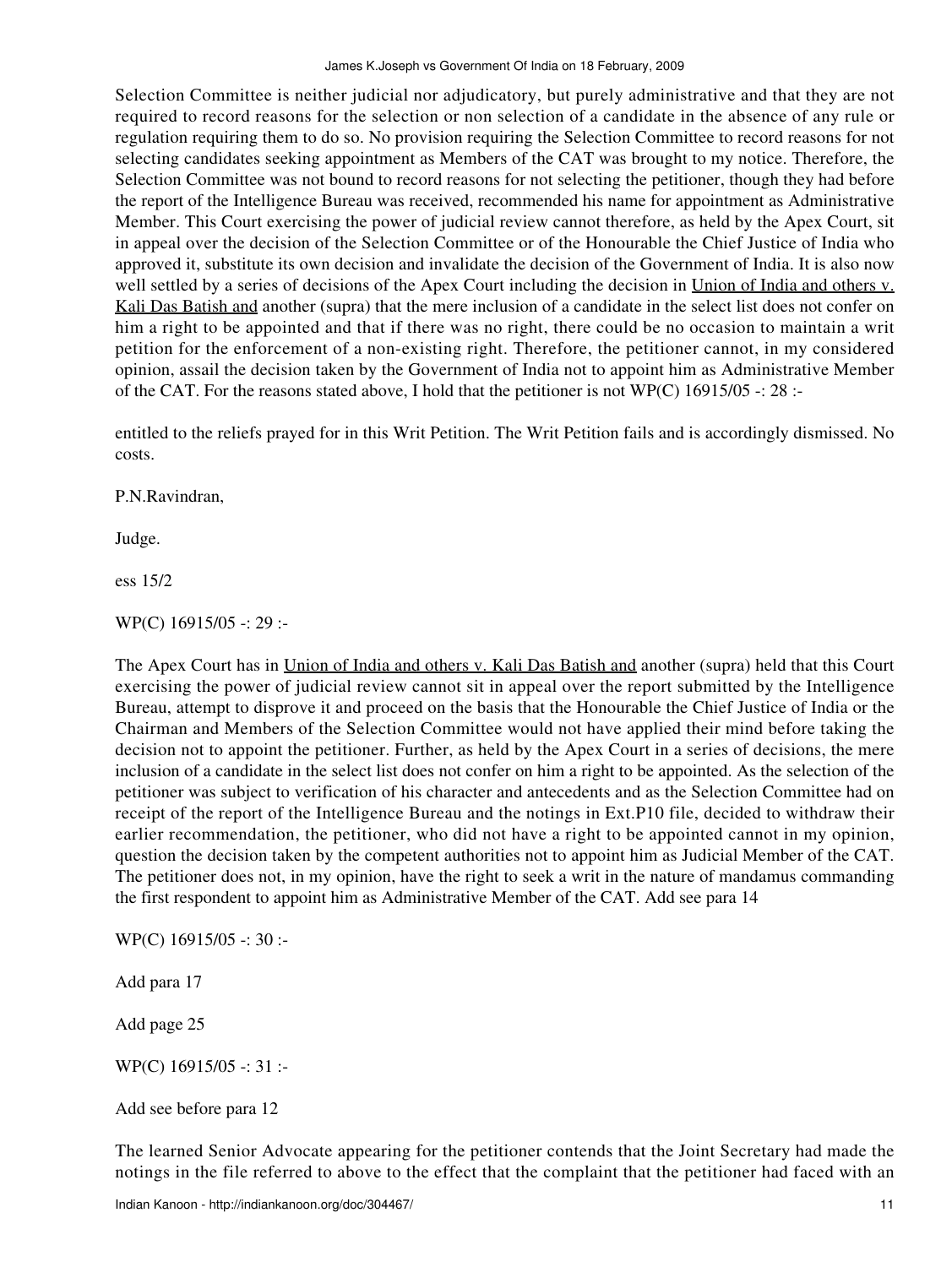## WP(C) 16915/05 -: 32 :-

enquiry in connection with the recruitment of contingency staff from among the relatives of Class IV staff of the Accountant General's office while he was Accountant General of Kerala and that the enquiry report was unfavourable to the petitioner and therefore he proceeded on voluntary retirement is a serious complaint and that though the details of the report are not available, it is not worthwhile to make enquiries from the Accountant General's office at this stage and that from the IB report, it seems fairly clear that the petitioner's general reputation is somewhat controversial. The learned Senior Advocate for the petitioner submits that it was the said adverse report which persuaded the Selection Committee to reconsider its earlier decision and that as it has been established that there was no enquiry at all, the Government of India is bound to reconsider its stand and place the matter before the Selection Committee afresh. The learned counsel appearing for the respondents on the other hand contend relying on the decision of the Apex Court in Union of India and others v. Kali Dass Batish and another (supra) that the decision of the Selection Committee is not justifiable and this Court cannot exercise a judicial review and issue a writ in the nature of mandamus commanding the Government of India to reconsider its decision dehors the report of the IB.

7. From the pleadings and materials on record, it is evident that the Joint Secretary to Government of India rejected the recommendation of the Selection Committee based on the report of the IB that any enquiry WP(C) 16915/05 -: 33 :-

held against the petitioner while he was the Accountant General of Kerala that enquiry report was unfavourable to him and therefore, he had proceeded on voluntary retirement. Though the petitioner has positively averred that the notings evidenced by Ext.P10 is false and that no enquiry was ever held, the first respondent has not chosen to controvert the said fact. Ext.P13 establishes beyond doubt that no enquiry whatsoever was held against the petitioner in connection with the recruitment of contingency staff while he was the Accountant General of Kerala. The notings in Ext.P10 file placed before the Selection Committee were brought to the notice of the Selection Committee as directed by the Honourable the Chief Justice of India and the Selection Committee on going through the notings evidenced by Ext.P10 decided to withdraw the recommendation to appoint the petitioner as Administrative Member in the CAT. The Honourable the Chief Justice of India concurred with the decision of the Selection Committee to withdraw its earlier decision and this was accepted by the appointing authority, namely, the Government of India. It is now very clear that the report submitted by the IB is reflected the true state of affairs and that the Joint Secretary was misled the notings submitted in Ext.P10 which led to the present dispute. The pleadings and materials on record establish that the notings evidenced by Ext.P10 were made by the Joint Secretary based on incorrect information furnished to him by the IB. Then the question is whether instead of the said fact, this Court can exercise judicial review and direct WP(C)  $16915/05$  -: 34 :-

the first respondent to reconsider its decision. The learned counsel appearing for the respondents relied on the decision of the Apex Court in Union of India and other v. Kali Dass Batish and another (supra) to contend that this Court cannot exercise power of judicial review even if it is shown that the report submitted by the IB was false or was not based on any cogent material. The Apex Court considered the scope of judicial review in the matter of appointment of the Administrative Member in the CAT made in consultation with the Honourable the Chief Justice of India. 7 vacancies of Judicial Members and 3 vacancies of Administrative Members in the CAT arose during the period from 1.7.2001 to 31.12.2001. Notifications were invited to fill up the said vacancies. Sri.Kali Dass Batish and Sri.Ram Kishore Prasad had also applied for appointment to the post of Judicial Member in the CAT. The Selection Committee chaired by the Honourable the Chief Justice of India met on 18.7.2001 and considered the names of 121 candidates including Sri.Kali Dass and Sri.Ram Kishore Prasad. The Selection Committee recommended the names of 7 persons for appointment as Judicial Members and 3 persons for appointment as Administrative Members. A waiting list of equal number of candidates was also prepared. The names of Sri.Kali Dass and Sri.Ram Kishore Prasad were serial Nos.1 and 6 in the main list of candidates recommended for appointment as Judicial Members. The names of all the candidates included in the main list and the waiting list were sent to the IB for verification of character and WP(C)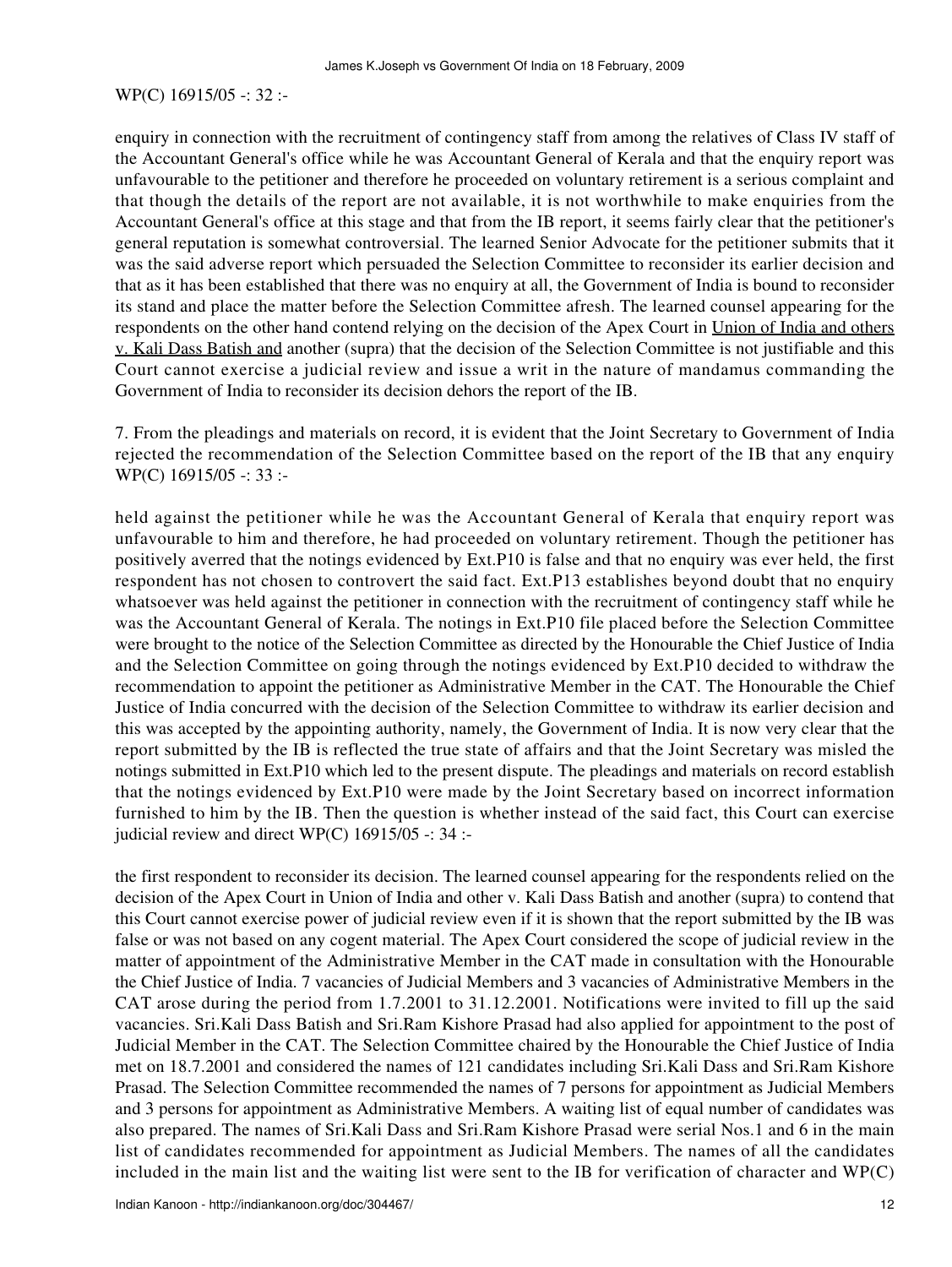$16915/05 - 35$ :

antecedents. On receipt of the report from the IB, the Director (Administrative Tribunal), Ministry of Personnel, Public Grievances and Pensions noted in the file certain adverse remarks about Sri.Kali Dass Batish. The files thereafter forwarded to the Honourable the Chief Justice of India, who concurred with the Joint Secretary vide confidential memorandum dated 6.11.2001. Sri.Kali Dass Batish and Sri.Ram Kishore Prasad were not appointed. They moved the High Courts of Himachal Pradesh and Jharkhand. The High Court of Jharkhand dismissed the Writ Petition filed by Sri.Ram Kishore Prasad holding that mere inclusion of the name of a candidate in the select list gave him no right to be appointed and that exclusion of his name on the basis of the IB report received which was made available to the Honourable the Chief Justice of India and whose concurrence was obtained by the Government of India after apprising the Honourable the Chief Justice of India of all the relevant facts, left no scope for judicial review. The Writ Petition filed by Sri.Kali Dass Batish was allowed by the High Court of Himachal Pradesh. Sri.Ram Kishore Prasad moved the Apex Court in appeal. The Union of India also moved the Apex Court challenging the correctness of the decision of the High Court of Himachal Pradesh. Both the appeals were heard together. The Apex Court thereupon held disapproving the action of the High Court of Himachal Pradesh as follows.

The Apex Cort held that it was irregular on the part of the High Court to WP(C) 16915/05 -: 36 :-

have sat in appeal over the issues raised in the IB report and attempted to disprove it and that the High Court was in error in sitting appeal over the decision of the Honourable the Chief Justice of India.. The Apex Court repelled the argument that the Honourable the Chief Justice of India might not have been supplied with the necessary inputs and that it is not open for anyone to contend that the Honourable the Chief Justice might have given concurrence without application of mind or without calling for the necessary inputs. The Apex Court also held that mere inclusion of a candidate's name in the selection list does not give him a right to be appointed and that there is no occasion to maintain a Writ Petition for enforcement of a non-existing right. I am afraid that the notings in Ext.P10 might not be fully correct. As held by the Apex Court, this Court cannot presume that the Honourable Chief Justice of India might not have been supplied with necessary inputs and that the Honourable Chief Justice of India might have given concurrence without calling for the necessary inputs. Judicial discipline commands that the principle laid down by the Apex Court is followed. For the reasons stated above, I hold that the reliefs sought for in this Writ Petition cannot be granted. The Writ Petition fails and is accordingly dismissed. No costs.

P.N.Ravindran,

Judge.

ess 12/2

WP(C) 16915/05 -: 37 :-

3. According to the petitioner, the post of Accountant General is a post equivalent to the post of Joint Secretary of the Government of India and Civil Servants who are consistent and outstanding in their performance are posted as Joint Secretaries in the various Department of the Government of India. He contends that as the post of Accountant General is a post equivalent to the post of Joint Secretary of the Government of India, he has 8 years experience in the category of Joint Secretary and is therefore eligible and qualified to be appointed as Administrative Member of the Administrative Tribunal constituted under the Administrative Tribunals Act, 1985, hereinafter referred to as the WP(C) 16915/05 -: 38 :-

"Act" for short, and that the Government of India had by a notification invited applications from eligible candidates to fill up three vacancies of Administrative Members in the CAT. One among the vacancies was in the CAT, Ernakulam Bench. Pursuant to the notification issued by the Government of India, the petitioner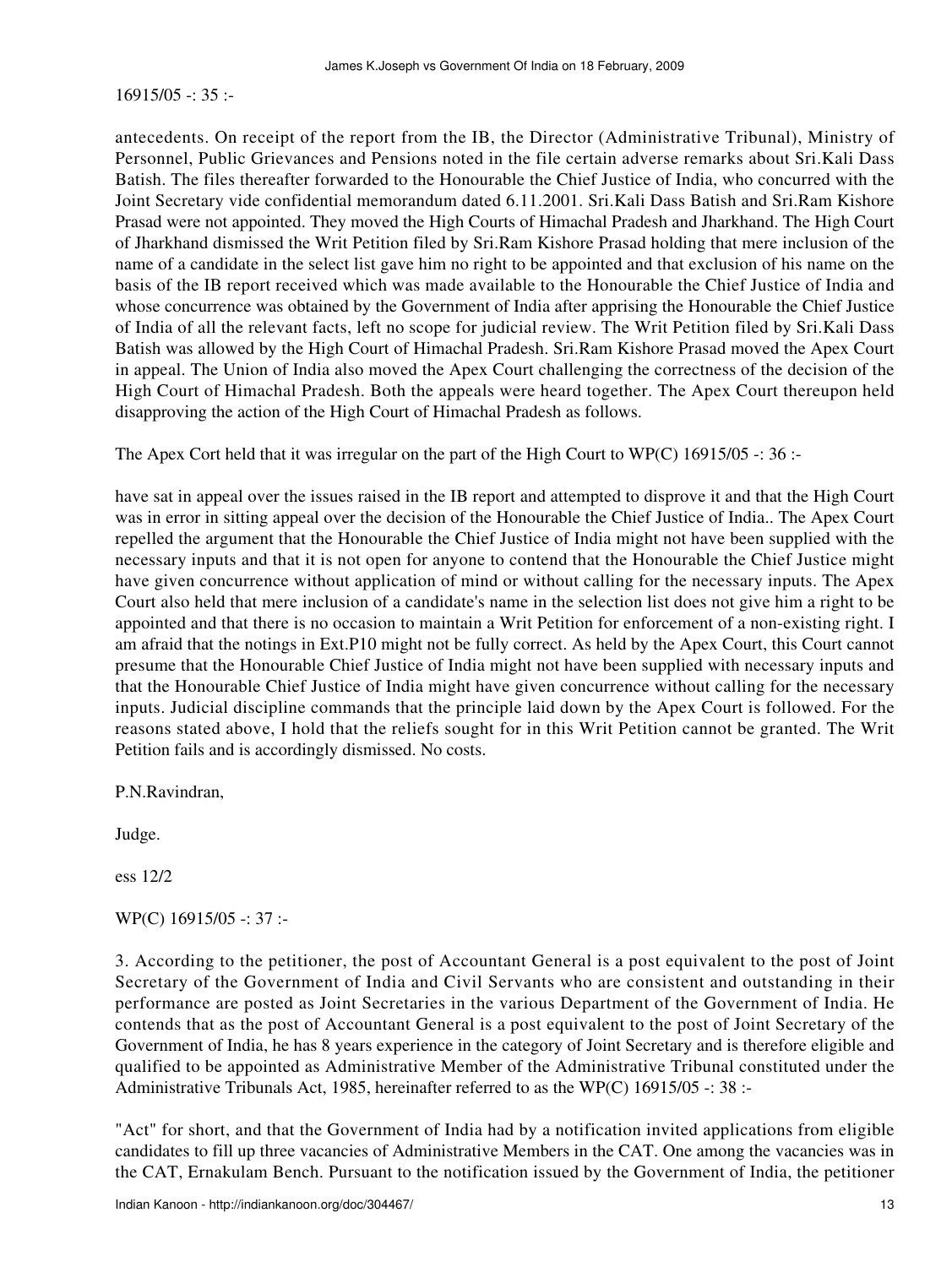submitted Ext.P1 application dated 23.8.2004. The guidelines regarding the constitution of the Selection Committee and the procedure to be adopted by the Selection Committee for selection of Vice Chairman and members of the CAT have been laid down by the Department of Personnel, Government of India in order No.A-1013/54/90-At dated 15.4.1991 and 23.4.1991. As per the said Government order, the Selection Committee is required to be chaired by a Sitting Judge of the Honourable the Supreme Court of India, nominated by the Honourable the Chief Justice of India. The Selection Committee also consists of (1) Secretary, Ministry of Law and Justice (Department of Legal Affairs), (2) Secretary, Ministry of Personnel and (3) Chairman of the CAT. The appointment of Judicial and Administrative Members of the CAT is to be made by the Central Government after taking into consideration the recommendation of the Selection Committee in consultation with the Honourable the Chief Justice of India. The petitioner states that the Selection Committee constituted in the year 2004 was headed by the Honourable the Chief Justice Mr.Justice K.G.Balakrishnan (as His Lordship then was) and that the Selection Committee recommended his name along with that of WP(C) 16915/05 -: 39 :-

Sri.N.Ramakrishnan, IAS for appointment against two vacancies of Administrative Members in the CAT, Ernakulam Bench. The petitioner further states that though he had a impeccable track in his carrier, he was not appointed though Sri.N.Ramakrishnan, IAS was appointed as Administrative Member in the CAT, Ernakulam Bench. He thereupon filed this Writ Petition on 6.6.2005 with the Government of India represented by the Secretary, Ministry of Personnel as the respondent contending that the Selection Committee failed to appoint him as Administrative Member though the Selection Committee headed by the Honourable the Chief Justice Mr.Justice K.G.Balakrishnan has included his name in the select list. He contended that the action of the Government of India in not appointing him as Administrative Member is arbitrary and violative of his fundamental rights guaranteed under Articles 14 and 16 of the Constitution. He had also prayed for a writ in the nature of mandamus commending the respondent/ Government of India to appoint him as Administrative Member in the CAT. In the Writ Petition, the petitioner had also prayed for an interim order staying the appointment to the remaining vacancy of Administrative Member in the CAT, Ernakulam Bench. The additional second respondent was thereafter appointed as Administrative Member and Vice Chairman of the CAT, Ernakulam Bench. The petitioner thereupon filed I.A.No.93 of 2006 to implead the additional second respondent as a party to this Writ Petition. He also filed I.A.No.2831 of 2006 to amend the Writ Petition by incorporating a WP(C) 16915/05 -: 40 :-

prayer to quash the appointment of the additional second respondent. In the Writ Petition, the petitioner also relied on the decision of Himachal Pradesh in Kali Dass Batish v. Union of India and others - 2005(1) SLR 412 to contend that the Government of India is bound to appoint candidates recommended by the Selection Committee.

4. The first respondent filed a counter affidavit contending inter alia that the claim of the petitioner that he was selected for appointment as Administrative Member in the CAT, Ernakulam Bench is a speculative argument and that the correctness of the decision of the Himachal Pradesh in Kali Dass Batish v. Union of India (supra) has been held against, that the Apex Court ceased the matter and that the petitioner is not entitled to any reliefs prayed for in the Writ Petition. Further, vacancies were related to the period from 1.1.2004 to 30.6.2004 and the petitioner has no case that the vacancies were not filled up and the petitioner cannot seek a writ in the nature of mandamus commanding the first respondent to appoint him as Administrative Member in the CAT, Ernakulam Bench. Therefore, even if the report submitted by the Intelligence Bureau to the effect that there was no enquiry against the petitioner while he was Accountant General of Kerala and that the finding of the Intelligence Bureau which adversed to the petitioner is shown to be false. This Court cannot presume that the Honourable the Chief Justice of India or the Chairman and Members of WP(C) 16915/05 -:  $41:$ 

the Selection Committee would not have been supplied necessary inputs and that they would have given their concurrence to the proposal of the Union of India without application of mind.